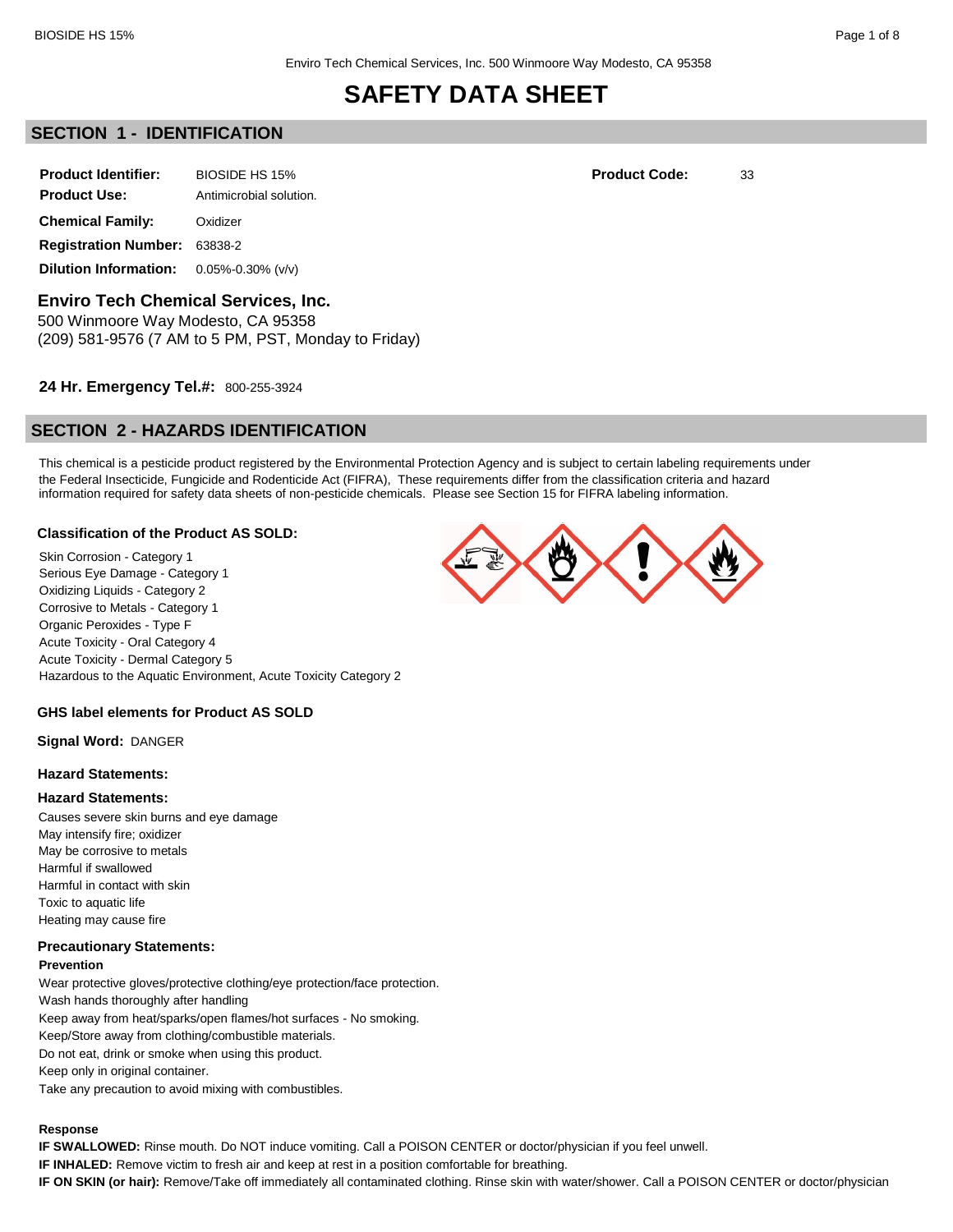Enviro Tech Chemical Services, Inc. 500 Winmoore Way Modesto, CA 95358

# **SAFETY DATA SHEET**

#### if you feel unwell.

**IF IN EYES:** Rinse cautiously with water for several minutes. Remove contact lenses if present and easy to do. Continue rinsing. Immediately call a POISON CENTER or doctor/physician.

For specific treatment see Section 4 First Aid.

Wash contaminated clothing before reuse.

In case of fire: Use dry sand, dry chemical, or alcohol resistant foam for extinction.

Absorb spillage to prevent material damage.

#### **Storage**

It is recommended to store this product at temperatures where the bulk liquid will not exceed 86°F / 30°C. Keep cool. Store away from other materials. Protect from sunlight. Store locked up. Store in a corrosive resistant container with a resistant inner liner.

#### **Disposal**

Dispose of contents/container in accordance with local regulations.

#### **Hazards not Otherwise Classified:**

No other hazards classified.

#### **Classification of the Product AT USE DILUTION:**

Acute Toxicity - Oral Category 5

### **GHS label elements for Product AT USE DILUTION**

#### **Signal Word:** NONE

**Hazard Pictograms:** NONE

## **Hazard Statements:**

May be harmful if swallowed

## **Precautionary Statements:**

**Prevention** Wash hands thoroughly after handling Do not eat, drink or smoke when using this product.

#### **Response**

**IF SWALLOWED:** Rinse mouth. Immediately call a POISON CENTER or doctor/physician.

#### **Disposal**

Dispose of contents/container in accordance with local regulations.

#### **Hazards not Otherwise Classified:** No other hazards classified.

## **SECTION 3 - COMPOSITION / INFORMATION ON INGREDIENTS**

### **Product AS SOLD**

| Ingredient                                                  | Synonym                                                | <b>CAS Number</b>                               | <b>Concentration</b>                                         |
|-------------------------------------------------------------|--------------------------------------------------------|-------------------------------------------------|--------------------------------------------------------------|
| <b>HYDROGEN PEROXIDE</b>                                    | H <sub>2</sub> O <sub>2</sub>                          | 7722-84-1                                       | 21.5-22.5%                                                   |
| PEROXYACETIC ACID                                           | <b>PAA</b>                                             | $79-21-0$                                       | 14.8-15.7%                                                   |
| ACETIC ACID                                                 | <b>NONE</b>                                            | 64-19-7                                         | 15.8-16.6%                                                   |
| <b>Product AT USE DILUTION</b>                              |                                                        |                                                 |                                                              |
| Ingredient<br><b>HYDROGEN PEROXIDE</b><br>PEROXYACETIC ACID | Synonym<br>H <sub>2</sub> O <sub>2</sub><br><b>PAA</b> | <b>CAS Number</b><br>7722-84-1<br>$79 - 21 - 0$ | <b>Concentration</b><br>$0.01 - 0.07\%$<br>$0.009 - 0.050\%$ |

## **SECTION 4 - FIRST-AID MEASURES**

**Product AS SOLD:**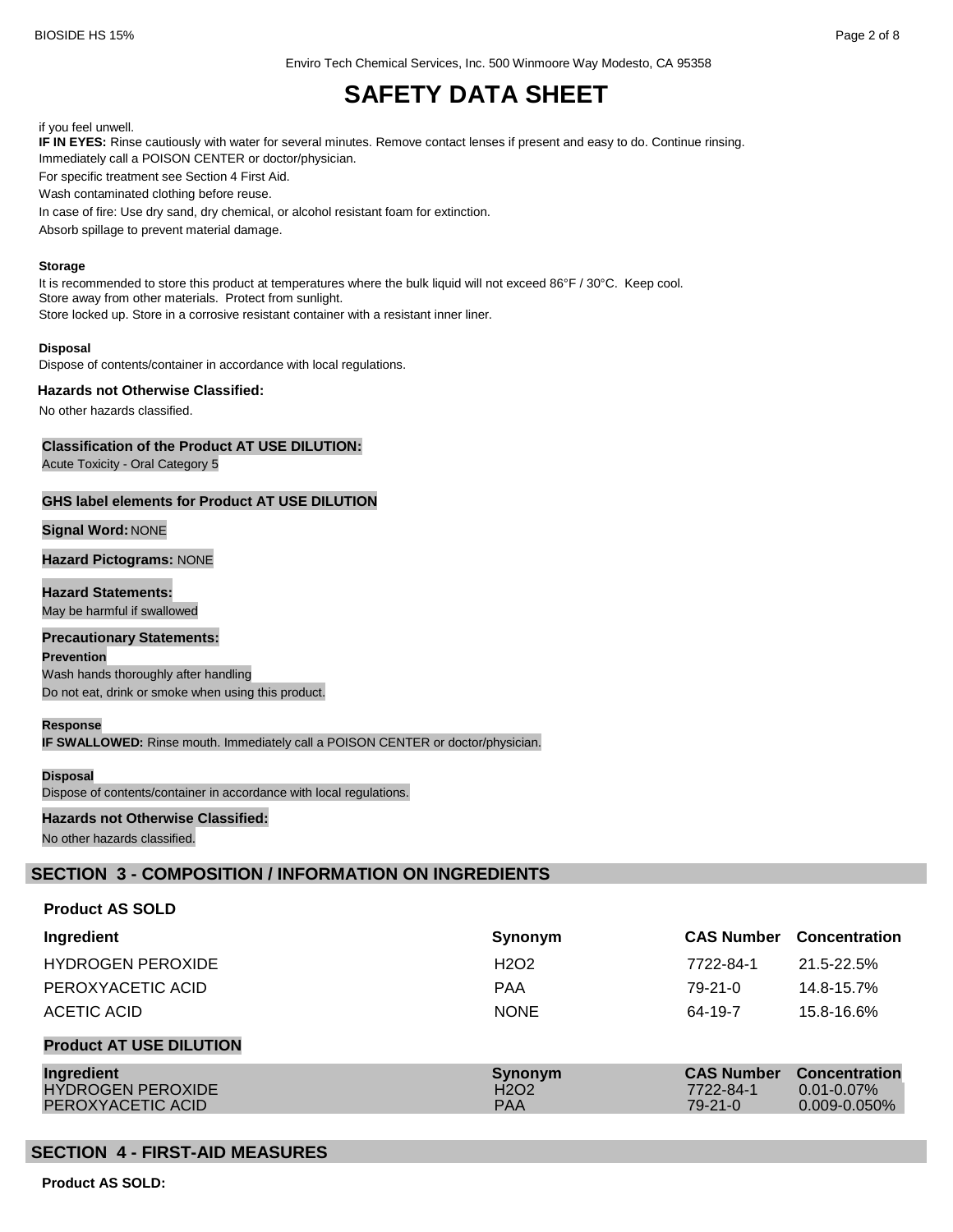**Inhalation:** Remove source of exposure or move person to fresh air and keep comfortable for breathing. Immediately call a POISON CENTER/doctor. If breathing is difficult, trained personnel should administer emergency oxygen if advised to do so by the POISON CENTER/doctor. Symptoms of pulmonary edema can be delayed up to 48 hours after exposure. If direct contact during rescue breathing poses a threat to the first aid provider, "Avoid mouth-to-mouth contact by using a barrier device."

**Skin Contact:** Take off immediately contaminated clothing, shoes and leather goods (e.g. watchbands, belts). Rinse skin with lukewarm, gently flowing water/shower with a flushing duration of 30 minutes. Immediately call POISON CENTER/doctor. Wash contaminated clothing before re-use.

**Eye Contact:** Remove source of exposure or move person to fresh air. Rinse eyes cautiously with lukewarm, gently flowing water for several minutes, while holding the eyelids open. Remove contact lenses, if present and easy to do. Continue rinsing for 30 minutes. Take care not to rinse contaminated water into the unaffected eye or into the face. Immediately call a POISON CENTER/doctor.

**Ingestion:** Rinse mouth. Do NOT induce vomiting. Immediately call a POISON CENTER/doctor. If vomiting occurs naturally, lie on your side, in the recovery position.

**Most Important Symptoms and Effects, both Acute and Delayed:** Causes severe skin burns and eye damage, burning of the mouth, throat, and esophagus.

**Indication of any Immediate Medical Attention and Special Treatment Needed:** Treat symptomatically

#### **Product AT USE DILUTION:**

**Inhalation:** Seek medical attention if symptoms occur. **Skin Contact:** Rinse with plenty of water. **Eye Contact:** Rinse with plenty of water. **Ingestion:** Rinse mouth. Immediately call a poison center/doctor if symptoms occur. **Most Important Symptoms and Effects, both Acute and Delayed:** Irritation of the gastrointestinal tract. **Indication of any Immediate Medical Attention and Special Treatment Needed:** Treat symptomatically

## **SECTION 5 - FIRE-FIGHTING MEASURES**

#### **Product AS SOLD:**

**Extinguishing Media:** Dry powder, foam, carbon dioxide, water spray, sand. Do NOT use heavy water stream.

**Special hazards arising from the substance or mixture:** Non combustible. May give off irritating or toxic fumes (or gases) in a fire.

**Flammability classification (OSHA 29 CFR 1910.106) (Hazcom 2012):** Non flammable

**Hazardous Combustion Products:** May cause fire and explosions when in contact with incompatible materials.

**Special protective equipment and precautions for firefighters:** In the event of a fire, wear full protective clothing and NIOSH-approved self-contained breathing apparatus.

#### **Product AT USE DILUTION:**

**Extinguishing Media:** Material is not flammable.

**Special hazards arising from the substance or mixture:** No special hazards known.

**Flammability classification (OSHA 29 CFR 1910.106) (Hazcom 2012):** Non flammable

**Hazardous Combustion Products:** None known.

**Special protective equipment and precautions for firefighters:** In the event of a fire, wear full protective clothing and NIOSH-approved self-contained breathing apparatus.

## **SECTION 6 - ACCIDENTAL RELEASE MEASURES**

#### **Product AS SOLD:**

**Personal precautions, protective equipment and emergency procedures:** Ventilate area of leak or spill. Wear appropriate personal protective equipment as specified in Section 8. Isolate hazard area. Keep unnecessary and unprotected personnel from entering.

**Methods and materials for containment and cleaning up:** SMALL SPILLS (less than 1 gallon): Neutralize with soda ash or cover with dry earth, sand or other non combustible material, place into loosely covered plastic containers for later disposal. If neutralized, material can be diluted into drain. LARGE SPILL: Restrict access to area until completion of clean up. Prevent liquid from entering sewers or waterways. Stop or reduce leak if safe to do so. Dike with inert material (sand, earth, etc.). Collect into plastic containers for disposal. Ensure adequate decontamination of tools and equipment following clean up.

**Special spill response procedures:** Collect spills in plastic containers only. Prevent from entering sewers, waterways, or low areas.

#### **Product AT USE DILUTION:**

#### **Personal precautions, protective equipment and emergency procedures:** Wear appropriate personal protective

equipment as specified in Section 8. Isolate hazard area. Keep unnecessary and unprotected personnel from entering.

**Methods and materials for containment and cleaning up:** SMALL SPILLS (less than 1 gallon): Dike small spills with inert material (sand, earth, etc.). Collect in plastic containers only. Wash area and let dry. LARGE SPILL: Should be diked with sand ahead of spill. Collect in plastic containers only. Ensure adequate decontamination of tools and equipment following clean up.

**Special spill response procedures:** Collect spills in plastic containers only. Prevent from entering sewers, waterways, or low areas.

## **SECTION 7 - HANDLING AND STORAGE**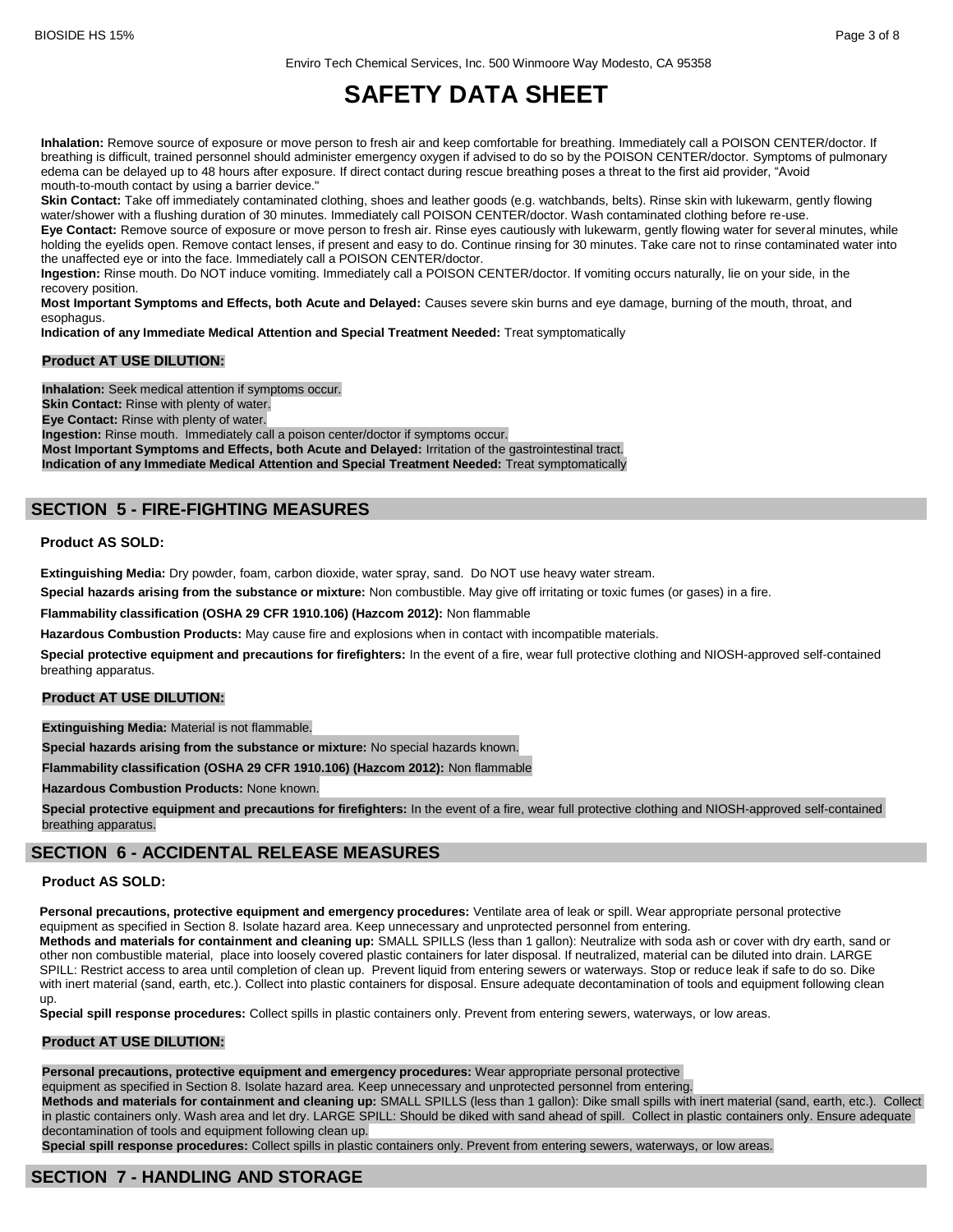#### **Product AS SOLD:**

**Precautions for Safe Handling:** Wear at least chemical resistant gloves and eye protection, face shield, and chemical resistant garments when handling, moving or using this product. Do not contaminate water, food, or feed by storage or disposal.

**Conditions for Safe Storage:** It is recommended to store this product at temperatures where the bulk liquid will not exceed 86°F / 30°C. Store in a cool, dry, well ventilated place away from direct sunlight. Keep container closed when not in use.

**Incompatible Materials:** Avoid strong reducing agents, soft metals, heat and bases (unless product has been diluted to less than 1000ppm, then bases may be used to gradually adjust to a pH of less then 9).

#### **Product AT USE DILUTION:**

**Precautions for Safe Handling:** Do not swallow or ingest. Wash hands thoroughly after handling. **Conditions for Safe Storage:** Store in a cool, dry, well ventilated place away from direct sunlight. Keep container closed when not in use. **Incompatible Materials:** Avoid strong reducing agents, soft metals, heat and bases.

### **SECTION 8 - EXPOSURE CONTROLS / PERSONAL PROTECTION**

**Product AS SOLD:**

| <b>EXPOSURE LIMITS:</b>  |           |       | OSHA PEL                                     |       | <b>ACGIH TLV</b> |
|--------------------------|-----------|-------|----------------------------------------------|-------|------------------|
| <b>CHEMICAL NAME</b>     | CAS NO.   | TWA   | STEL/CEILING                                 | TWA   | STEL             |
| ACETIC ACID              | 64-19-7   |       | 10 ppm 15 ppm/40 ppm (CalOSHA) 10 ppm 15 ppm |       |                  |
| <b>HYDROGEN PEROXIDE</b> | 7722-84-1 | 1 ppm | 1 ppm/N/A (CalOSHA)                          | 1 ppm | N/A              |
| PERACETIC ACID           | 79-21-1   | N/A   | N/A                                          | N/A   | $0.4$ ppm        |

**Ventilation and engineering measures:** Forced air, local exhaust, or open air is adequate.

**Respiratory Protection:** In case of confined spaces or high levels encountered in the air, wear self contained breathing apparatus.

**Skin Protection:** Wear chemical resistant gloves and chemical resistant garments when handling, wash garments before re-use.

**Eye/Face Protection:** Wear chemical goggles; also wear a face shield if splashing hazard exists.

**Other Protective Equipment:** Eye wash facility and emergency shower should be in close proximity.

**General Hygiene Conditions:** Do not eat, drink or smoke when using this product. Wash thoroughly after handling. Remove and wash contaminated clothing before re-use. Handle in accordance with good industry hygiene and safety practice.

#### **Product AT USE DILUTION:**

**Ventilation and engineering measures:** No special equipment needed. **Respiratory Protection:** No respiratory personal protective equipment (PPE) required. **Skin Protection:** No personal protective equipment (PPE) required. **Eye/Face Protection:** No personal protective equipment (PPE) required. **Other Protective Equipment:** No special protective equipment required.

**General Hygiene Conditions:** Do not eat, drink or smoke when using this product. Wash hands thoroughly after handling.

## **SECTION 9 - PHYSICAL AND CHEMICAL PROPERTIES**

#### **Product AS SOLD:**

**Appearance:** Clear colorless liquid **Odor:** Vinegar odor **pH:** <1 (1:10) **Melting/Freezing point:** <10º F / <-12 º C **Initial boiling point and boiling range:** No information available **Flash Point:** >207º F / >98 º C **Flammability (solid, gas):** Non flammable **Vapor Pressure (mm Hg):** 27 **Specific gravity:** 1.14 **Solubility in Water:** Complete **Auto ignition Temperature:** >518º F/ >270º C **Decomposition temperature:** No information available **Viscosity:** 10-20 cSt at 20ºC / 68ºF **Volatiles (% by weight):** >99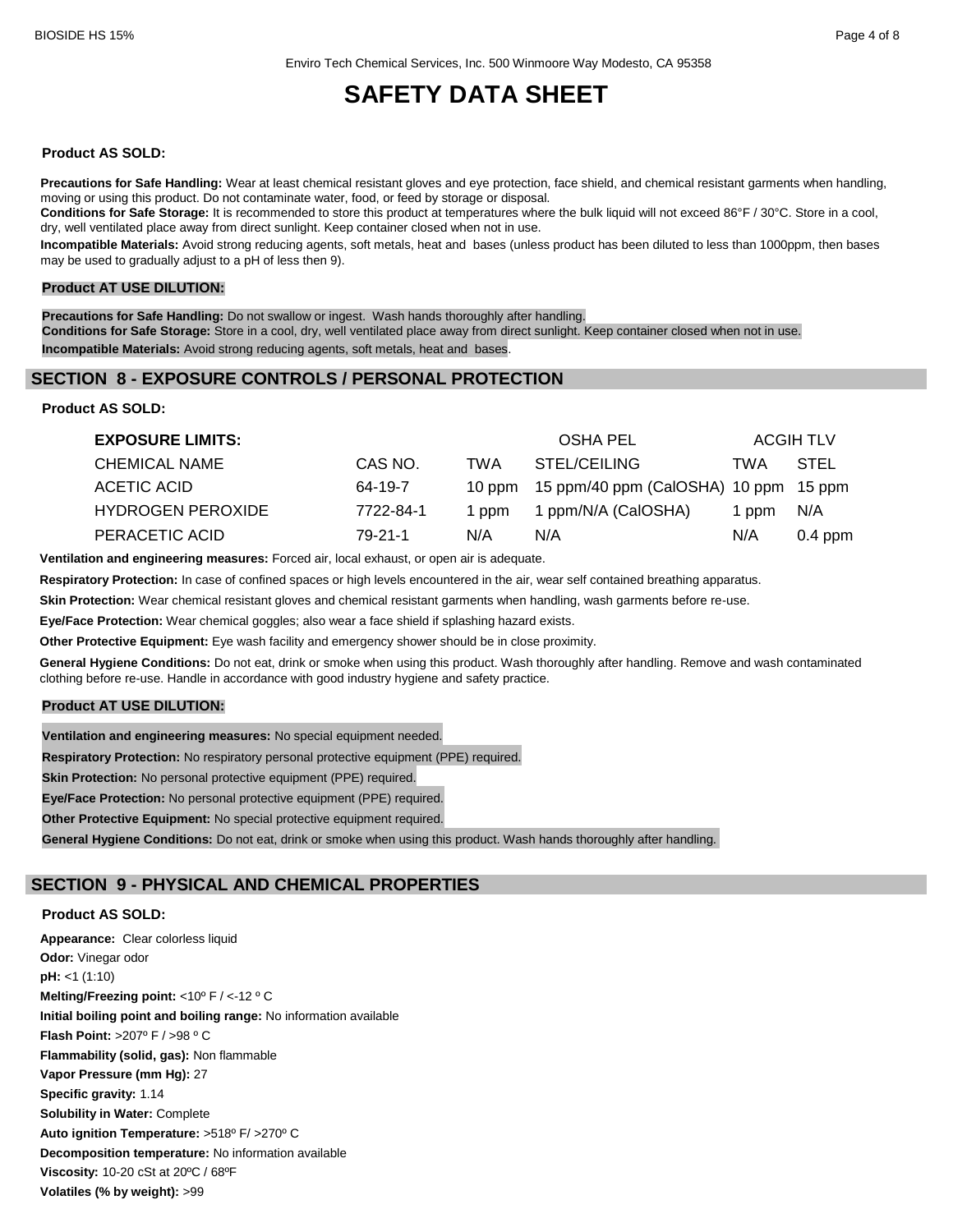**Volatile Organic Compounds (VOC's):** No information available

#### **Product AT USE DILUTION:**

**Appearance:** Clear colorless liquid **Odor:** Slight vinegar odor **pH:** 2.5-3.5

## **SECTION 10 - STABILITY AND REACTIVITY**

#### **Product AS SOLD:**

**Reactivity:** Reactive with bases, metals, reducing agents and combustible materials **Chemical Stability:** Stable for up to 1 year when stored under normal conditions. **Possibility of Hazardous Reactions:** May react with incompatible materials **Conditions to Avoid:** Incompatible materials and high temperatures **Incompatible Materials:** Reactive with bases, metals, reducing agents and combustible materials **Hazardous Decomposition Products:** Oxygen which supports combustion.

#### **Product AT USE DILUTION:**

**Reactivity:** Reactive with bases, metals, reducing agents and combustible materials **Chemical Stability:** Stable for up to 8-24 hours in distilled water. Chemical stability may be drastically reduced if hard water is used. **Possibility of Hazardous Reactions:** May react with incompatible materials **Conditions to Avoid:** Incompatible materials and high temperatures **Incompatible Materials:** Reactive with bases, metals, reducing agents and combustible materials **Hazardous Decomposition Products:** None known.

## **SECTION 11 - TOXICOLOGICAL INFORMATION**

#### **Product AS SOLD:**

#### **Information on likely routes of exposure:**

Routes of entry - inhalation: YES

Routes of entry - skin & eye: YES

Routes of entry - ingestion: YES

Routes of entry - skin absorption: NO

#### **Potential Health Effects:**

#### **Signs and symptoms of short term (acute) exposure:**

**Inhalation:** Inhalation of the mist may produce severe irritation of respiratory tract, characterized by coughing, choking, shortness of breath, headaches, dizziness, nausea, weakness and/or drowsiness.

**Ingestion:** Corrosive! Swallowing causes severe burns of mouth, throat, and stomach. Severe scarring of tissue, corrosion, permanent tissue destruction and death may result. Symptoms may include severe pain, nausea, vomiting, diarrhea, shock, hemorrhaging and/or fall in blood pressure. Damage may appear days after exposure.

**Skin:** Corrosive! Contact with skin causes irritation or severe burns and scarring with greater exposures.

**Eye:** Corrosive! Causes irritation of eyes, and with greater exposures it can cause burns that may result in permanent impairment of vision, even blindness.

#### **Potential Chronic Health Effects:**

**Mutagenicity:** Not known to have mutagenic effects in humans or animals.

**Carcinogenicity:** No components are listed as carcinogens by ACGIH, IARC, OSHA, or NTP.

**Reproductive effects:** No known reproductive effects in humans or animals.

**Sensitization to material:** Not a known sensitizer in humans or animals.

**Specific target organ effects:** No information available.

**Medical conditions aggravated by overexposure:** No information available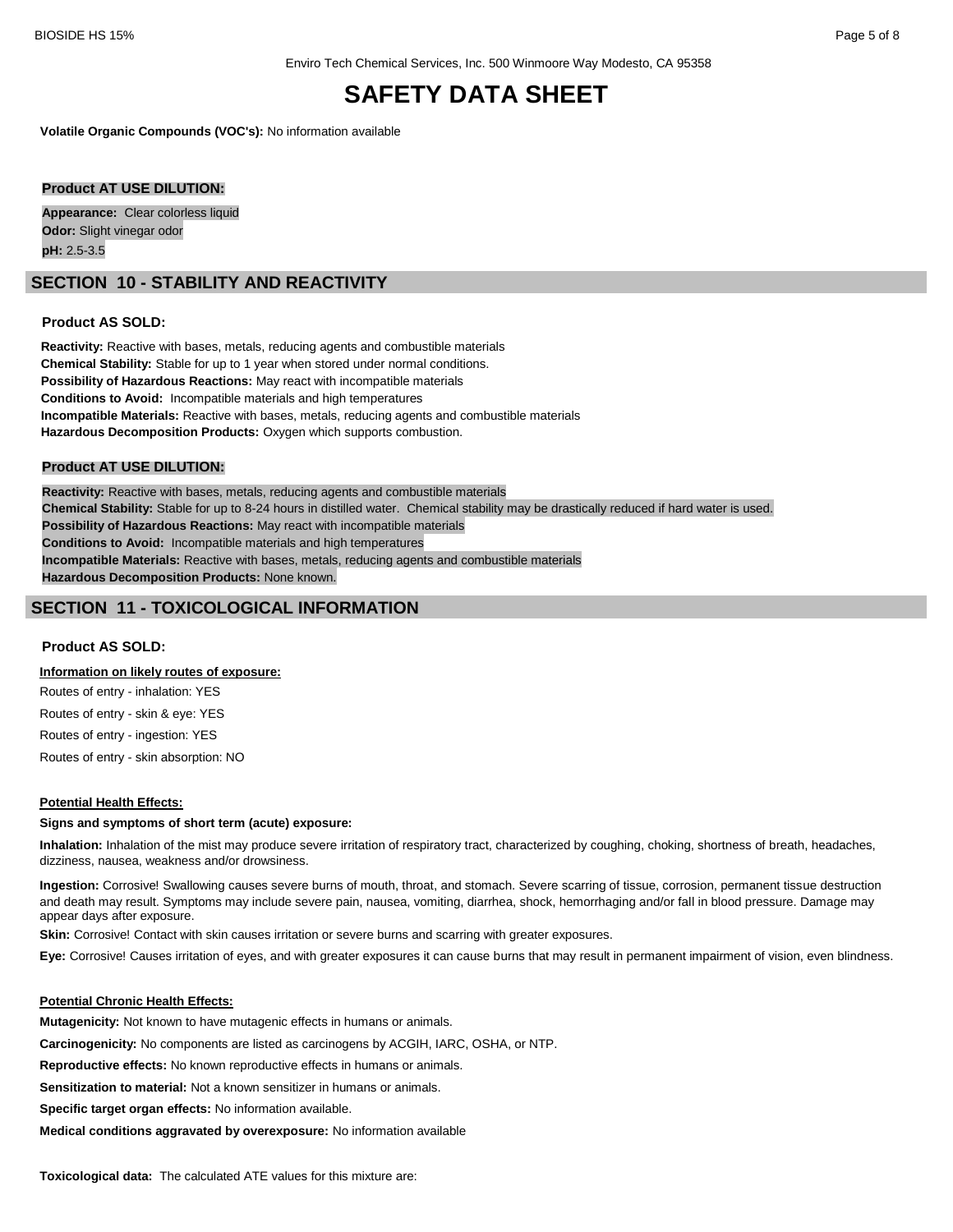$ATE \text{ oral} = 494 \text{ mg/kg}$ ATE dermal = 2281 mg/kg ATE inhalation =  $>20$  mg/L or  $>20,000$  ppm

#### **Product AT USE DILUTION:**

#### **Information on likely routes of exposure:**

Routes of entry - inhalation: NO Routes of entry - skin & eye: NO Routes of entry - ingestion: YES Routes of entry - skin absorption: NO

#### **Potential Health Effects:**

#### **Signs and symptoms of short term (acute) exposure:**

**Inhalation:** Not a respiratory irritant.

**Ingestion:** May cause irritation to the digestive system.

**Skin:** Not a skin irritant, but may cause skin irritation on some individuals if not washed from skin. Rinse hands thoroughly if exposed.

**Eye:** Not an eye irritant.

#### **Potential Chronic Health Effects:**

**Mutagenicity:** No known mutagenic effects.

**Carcinogenicity:** No components are listed as carcinogens by ACGIH, IARC, OSHA, or NTP.

**Reproductive effects:** No known reproductive effects.

**Sensitization to material:** No expected to cause sensitization.

**Specific target organ effects:** No information available

**Medical conditions aggravated by overexposure:** No information available.

**Toxicological data:** The calculated ATE values for this mixture are:

ATE oral  $= 4789$  mg/kg

ATE dermal  $=$  >10,000 mg/kg

ATE inhalation = >20 mg/L or >20,000 ppm

## **SECTION 12 - ECOLOGICAL INFORMATION**

#### **Product AS SOLD:**

**Ecotoxicity:** May be harmful to aquatic life. **Persistence and degradability:** Not expected to persist. Expected to readily biodegrade. **Bioaccumulation potential:** Not expected to bio accumulate. **Mobility in soil:** No information available

#### **Product AT USE DILUTION**

**Ecotoxicity:** No information available. **Persistence and degradability:** No information available.. **Bioaccumulation potential:** No information available. **Mobility in soil:** No information available.

## **SECTION 13 - DISPOSAL CONSIDERATIONS**

#### **Product AS SOLD:**

Handling for disposal: Do not contaminate water, food, or feed by storage and/or disposal. When handling refer to protective measures listed in sections 7 and 8. Empty residue from containers, rinse container well.

**Method of disposal:** Dispose of in accordance with all applicable federal, state, provincial and local regulations. Contact your local, state, provincial or federal environmental agency for specific rules.

**RCRA:** If product becomes a waste, it does meet the criteria of a hazardous waste as defined by the US EPA, because of: Corrosivity D002

#### **Product AT USE DILUTION:**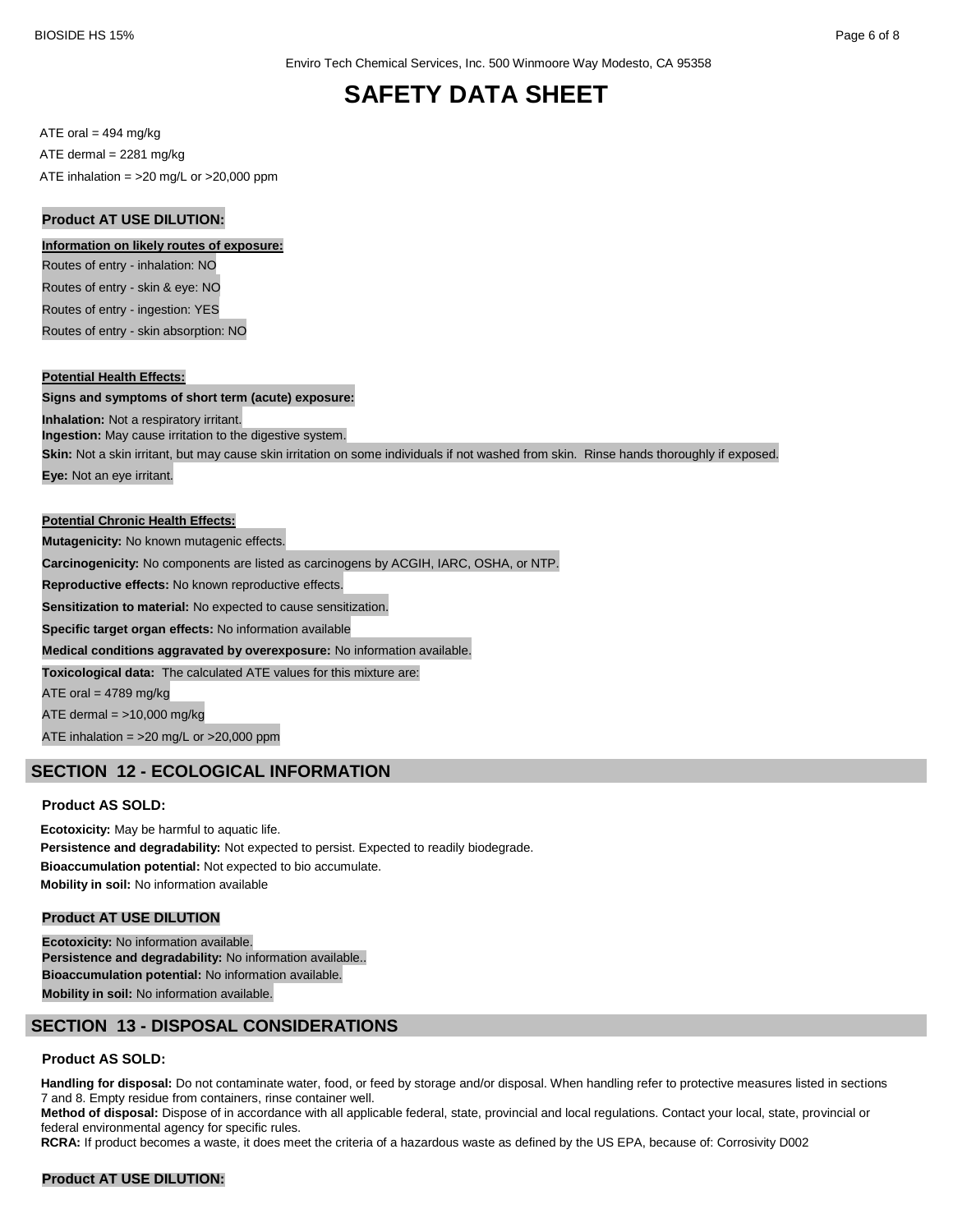Enviro Tech Chemical Services, Inc. 500 Winmoore Way Modesto, CA 95358

# **SAFETY DATA SHEET**

**Handling for disposal:** Do not contaminate water, food, or feed by storage and/or disposal. When handling refer to protective measures listed in sections 7 and 8. Empty residue from containers, rinse container well.

**Method of disposal:** Dispose of in accordance with all applicable federal, state, provincial and local regulations. Contact your local, state, provincial or federal environmental agency for specific rules.

## **SECTION 14 - TRANSPORTATION INFORMATION**

Certain shipping modes or package sizes may have exceptions from the transport regulations. The classification provided may not reflect those exceptions and may not apply to all shipping modes or package sizes.

Please note the GHS and DOT Standards are NOT identical and therefore can have varying classifications

#### **Product AS SOLD:**

#### **US 49 CFR/DOT/IATA/IMDG Information:**

UN No.: 3109 UN Proper Shipping Name: Organic peroxide type F, liquid (<=25% peracetic acid with <=26% hydrogen peroxide) Transportation hazard class(es): 5.2 (8)

**Environmental hazards:** No hazards identified.

## **SECTION 15 - REGULATORY INFORMATION**

#### **Product AS SOLD:**

FIFRA Classification/Typical Hazard Labeling, as outlined in EPA Label Review Manual

| <b>Hazard Data</b>               |                                                              |
|----------------------------------|--------------------------------------------------------------|
| Signal Word                      | <b>DANGER</b>                                                |
| Acute Toxicity, oral             | Category III: Harmful if swallowed                           |
| Acute Toxicity, dermal           | Category III: Harmful if absorbed through skin               |
| Acute Toxicity, inhalation       | Category IV                                                  |
| Skin irritation/corrosion        | Category I: Corrosive. Causes skin burns                     |
| Serious eye damage               | Category I: Corrosive, Causes irreversible eye damage        |
| Sensitization                    | Not Classified (NC)                                          |
| Environmental (aquatic) toxicity | This pesticide is toxic to fish and other aquatic organisms. |

#### **US Federal Information:**

**TSCA information:** All components are listed on the TSCA inventory.

**US CERCLA Reportable quantity (Hazardous substance RQ):** Acetic acid has a RQ of approximatetly 31000 lbs. of as is chemical. **US EPCRA Reportable quantity (Extremely hazardous substance RQ)**: Peracetic acid has a RQ of approximately 3500 lbs. of as is chemical. **Clean Air Act Section 112(r) Threshold Quantity (TQ):** Peracetic acid has a TQ of approximately 66000 lbs. of as is chemical. **SARA Title III:** Reactivity Hazard, Acute Health Hazard

International Information: WHMIS: Class C: Oxidizing material. Class E: Corrosive material This product has been classified in accordance with the hazard criteria of the Controlled Products Regulations.

## **SECTION 16 - OTHER INFORMATION**

#### **Product AS SOLD:**

| <b>NFPA</b>                     | <b>Health Hazards 3</b> | Flammability 1 | Stability 1                                                                                                                                                                                  | Special Hazards OX, COR      |
|---------------------------------|-------------------------|----------------|----------------------------------------------------------------------------------------------------------------------------------------------------------------------------------------------|------------------------------|
| <b>HMIS</b>                     | <b>Health Hazards 3</b> | Flammability 1 | <b>Physical Hazard 1</b>                                                                                                                                                                     | <b>Personal Protection C</b> |
| <b>NFPA/HMIS Ratings Legend</b> |                         |                | Severe = 4; Serious = 3; Moderate = 2; Slight = 1; Minimal = 0<br>Special hazards: $OX = Oxidizer$ ; $COR = Corrosive$<br>Personal Protection = C (safety glasses, gloves, protective apron) |                              |

## **Product AT USE DILUTION:**

| <b>NFPA</b>                     | <b>Health Hazards 2</b> | <b>Flammability 0</b>            | Stability 0                                                    | <b>Special Hazards NONE</b>  |  |  |
|---------------------------------|-------------------------|----------------------------------|----------------------------------------------------------------|------------------------------|--|--|
| <b>HMIS</b>                     | <b>Health Hazards 2</b> | <b>Flammability 0</b>            | <b>Physical Hazard 0</b>                                       | <b>Personal Protection 0</b> |  |  |
| <b>NFPA/HMIS Ratings Legend</b> |                         |                                  | Severe = 4; Serious = 3; Moderate = 2; Slight = 1; Minimal = 0 |                              |  |  |
|                                 |                         | Personal Protection = $0$ (none) |                                                                |                              |  |  |